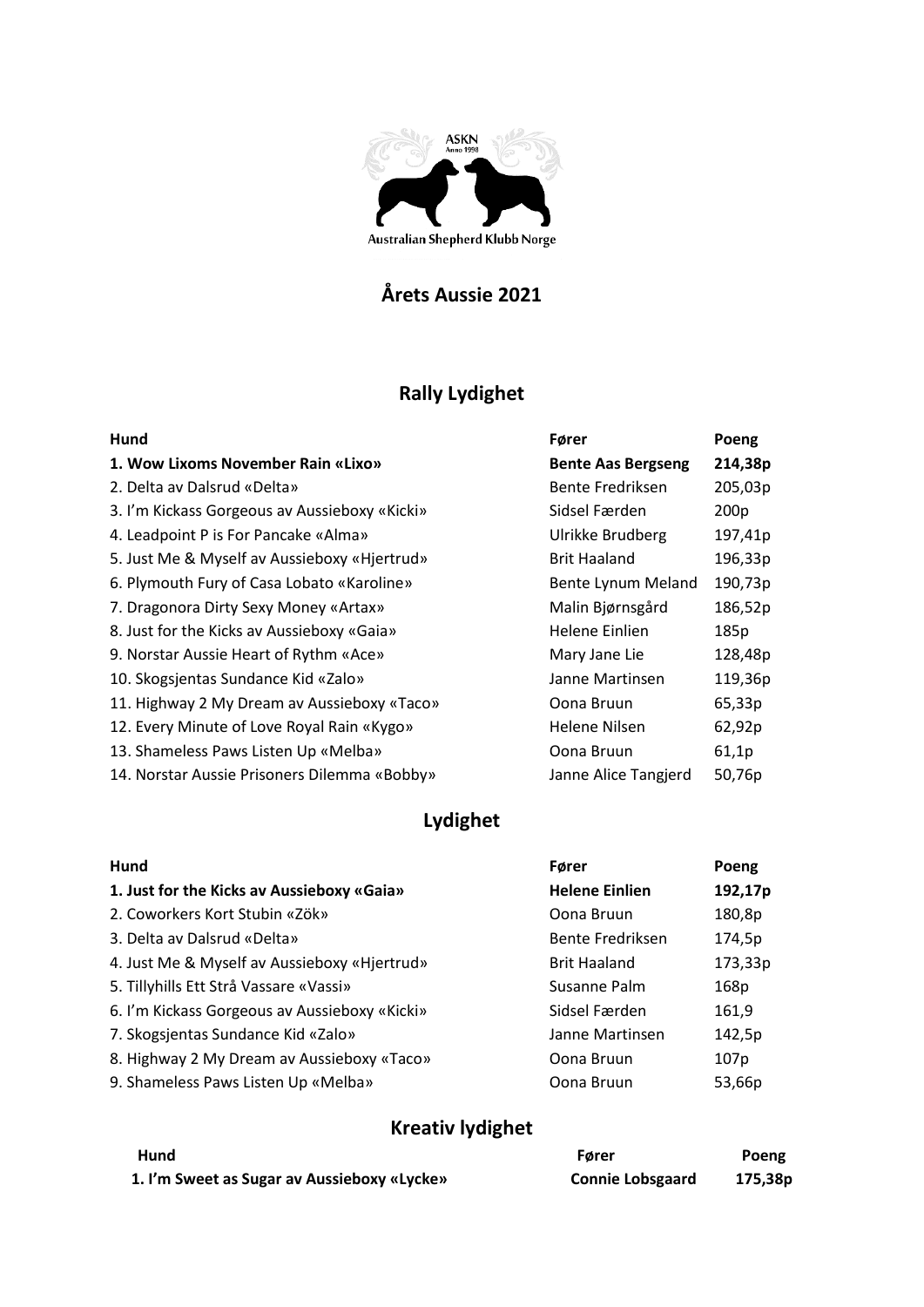#### **RIK**

| Hund                                          | Fører                | Poeng           |
|-----------------------------------------------|----------------------|-----------------|
| 1. Coworkers Kort Stubin «Zök»                | <b>Oona Bruun</b>    | 50p(3 grener)   |
| 1. Every Minute of Love Royal Rain «Kygo»     | <b>Helene Nilsen</b> | 50p(3 grener)   |
| 2. Highway 2 My Dream av Aussieboxy «Taco»    | Oona Bruun           | 40p             |
| 3. I'm Kickass Gorgeous av Aussieboxy «Kicki» | Sidsel Færden        | 38 <sub>p</sub> |
| 4. Just for the Kicks av Aussieboxy «Gaia»    | Helene Einlien       | 36p             |

#### **Bruks**

| Hund                                          | Fører           | Poeng   |
|-----------------------------------------------|-----------------|---------|
| 1. I'm Kickass Gorgeous av Aussieboxy «Kicki» | Sidsel Færden   | 195,6   |
| 2. Just for the Kicks av Aussieboxy «Gaia»    | Helene Einlien  | 191,8p  |
| 3. Meet Myown Saman Ghoddos «Nosi»            | Marina Eriksson | 190,3p  |
| 4. Tillyhills Ett Strå Vassare «Vassi»        | Susanne Palm    | 154,65p |
| 5. Coworkers Kort Stubin «Zök»                | Oona Bruun      | 134,0p  |

## **Agility**

| Hund                                          | Fører         | Poeng |
|-----------------------------------------------|---------------|-------|
| 1. I'm Kickass Gorgeous av Aussieboxy «Kicki» | Sidsel Færden | 60p   |

## **Utstilling**

| Hund                                        | Fører                | Poeng |
|---------------------------------------------|----------------------|-------|
| 1. Appledore Caspian Prince «KEiiNO»        | <b>Helene Nilsen</b> | 172p  |
| 2. Goaussie All of the Stars «Kenya»        | Ida Albertine Aas    | 92p   |
| 3. Every Minute of Love Royal Rain «Kygo»   | Helene Nilsen        | 87p   |
| 4. Leadpoint Tempting Fate «Kenna»          | Elisabeth B. Eknes   | 67p   |
| 5. Norstar Aussie Prisoners Dilemma «Bobby» | Janne Alice Tangjerd | 45p   |
| 6. Illumineer Wonderful Me «Keira»          | Elisabeth B. Eknes   | 35p   |
| 7. Dragonora Dirty Sexy Money «Artax»       | Malin Bjørnsgård     | 24p   |
| 8. Leadpoint P is For Pancake «Alma»        | Ulrikke Brudberg     | 18p   |
| 9. Leadpoint Peanut Reaction «Oliver»       | Elisabeth B. Eknes   | 6p    |

## **Utstilling valp**

| Hund                                          | Fører              |                 |
|-----------------------------------------------|--------------------|-----------------|
| 1. Lucky Streak Moto Pies «Emil»              | Elisabeth B. Eknes | 51 p            |
| 2. SecretsLikeMineDuGlacier Des Pandas «Mena» | Helene Nilsen      | 25 <sub>p</sub> |
| 3. Norstar Aussie La Troienne «Lykke»         | Sofie Mølstre      | 21 <sub>D</sub> |